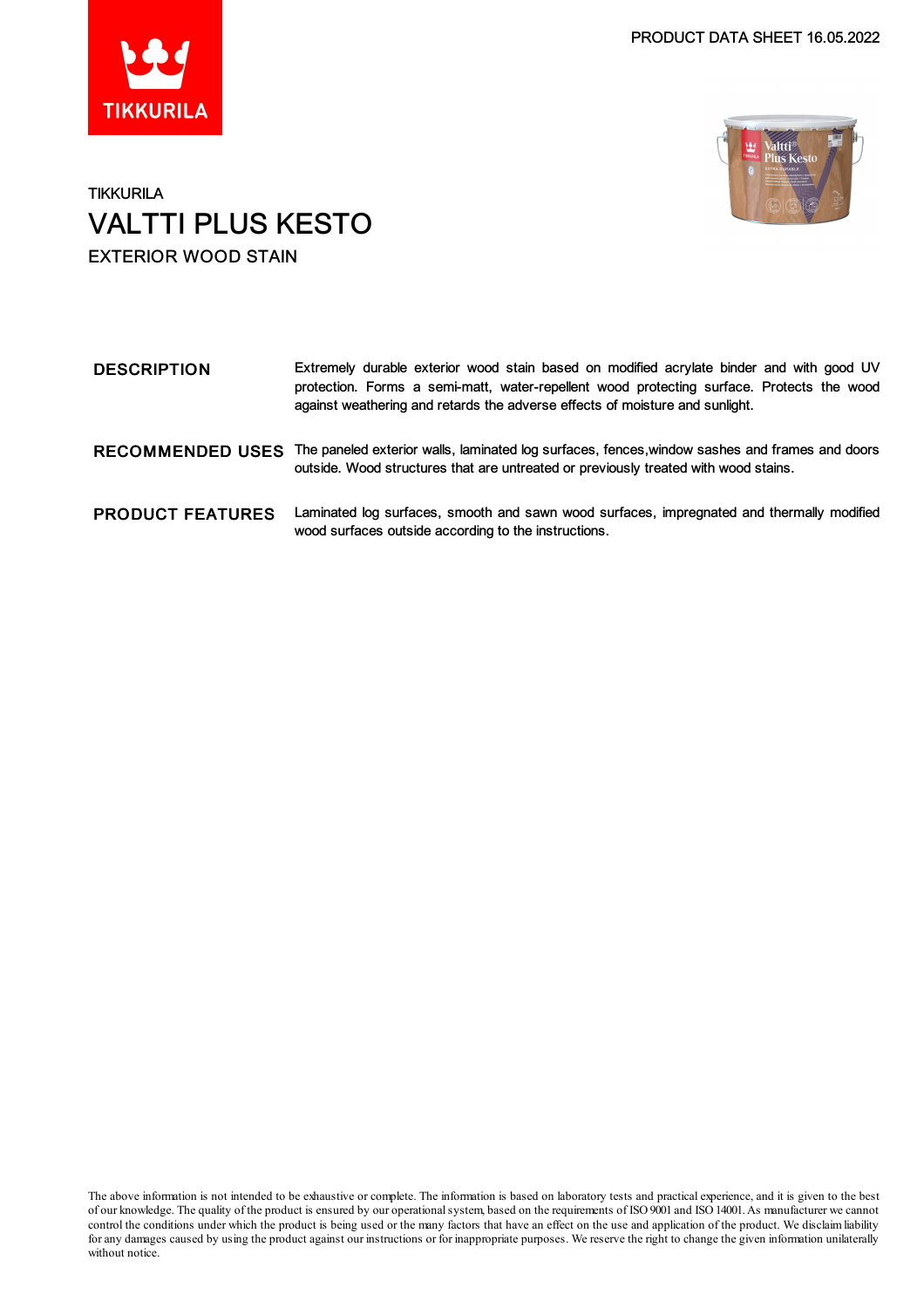

## VALTTI PLUS KESTO

| <b>TECHNICAL DATA</b>     |                                                                                                                                                                                                                                                                                                                                                        |
|---------------------------|--------------------------------------------------------------------------------------------------------------------------------------------------------------------------------------------------------------------------------------------------------------------------------------------------------------------------------------------------------|
| <b>Base paints</b>        | EPP BASE, OPP BASE                                                                                                                                                                                                                                                                                                                                     |
| <b>Colour Shades</b>      | Color cards:<br>Super Colors, Valtti - Semi-transparent wood finishes.<br>Valtti Plus Kesto is tinted in Super Color or Valtti color card shades (most of the<br>shades in Valtti card available). Final color can be seen when the surface is dry. The<br>best weather resistance and intensive shade can be achieved by using Super Color<br>shades. |
| <b>Gloss</b>              | Semi-matt.                                                                                                                                                                                                                                                                                                                                             |
| Coverage                  | Sawn surface 4-8 m <sup>2</sup> /l.<br>Planed and log surface 8-12 m <sup>2</sup> /l.                                                                                                                                                                                                                                                                  |
|                           | Apply the product to form an even, thick layer                                                                                                                                                                                                                                                                                                         |
| <b>Can sizes</b>          | EPP BASE: 0.9 I, 2.7 I, 9 I<br>OPP BASE: 0.9 I, 2.7 I, 9 I                                                                                                                                                                                                                                                                                             |
| <b>Application method</b> | Brush.                                                                                                                                                                                                                                                                                                                                                 |
| Drying time               | The surface is touch-dry after 2-4 hours and recoatable after 24 hours.                                                                                                                                                                                                                                                                                |
| Density (kg/l)            | approx. 1.0 kg/l, ISO 2811.                                                                                                                                                                                                                                                                                                                            |
| Volume solids (%)         | 33                                                                                                                                                                                                                                                                                                                                                     |
| <b>Storage</b>            | Protect from frost. Badly closed or short cans endure badly long-time storage. Use<br>opened product during same painting season since product properties change in<br>short container.                                                                                                                                                                |
|                           |                                                                                                                                                                                                                                                                                                                                                        |
|                           |                                                                                                                                                                                                                                                                                                                                                        |
|                           |                                                                                                                                                                                                                                                                                                                                                        |
|                           |                                                                                                                                                                                                                                                                                                                                                        |
|                           |                                                                                                                                                                                                                                                                                                                                                        |

The above information is not intended to be exhaustive or complete. The information is based on laboratory tests and practical experience, and it is given to the best of our knowledge. The quality of the product is ensured by our operationalsystem, based on the requirements of ISO9001 and ISO14001.As manufacturer we cannot control the conditions under which the product is being used or the many factors that have an effect on the use and application of the product. We disclaimliability forany damages caused by using the product against our instructions or for inappropriate purposes. We reserve the right to change the given information unilaterally without notice.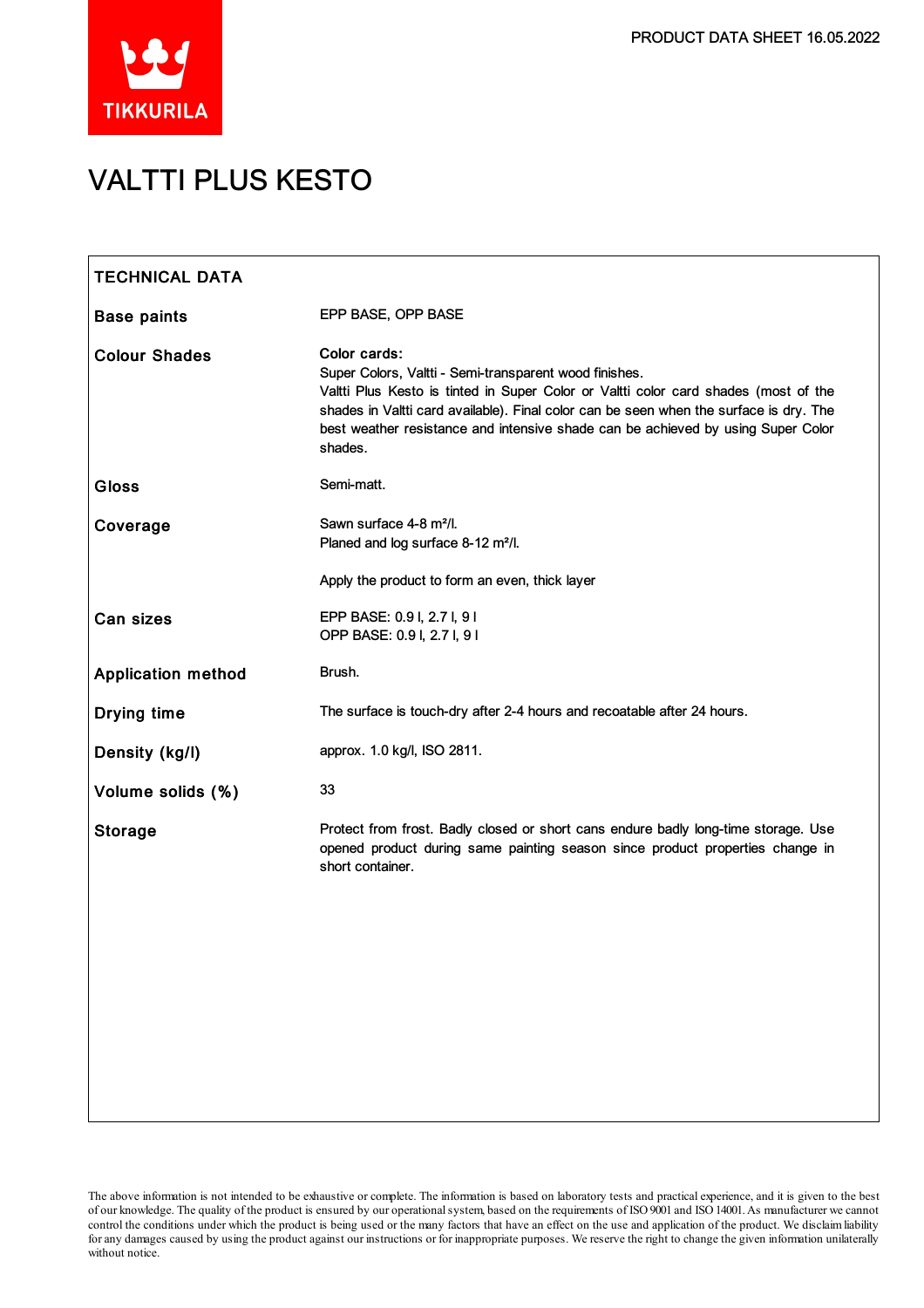

# VALTTI PLUS KESTO

### APPLICATION INSTRUCTIONS

#### Application conditions

The surface to be treated must be dry and the moisture content of the wood below 20%. During painting and drying, the temperature of the air, surface and wood finish must be at least +5 °C, and the relative humidity of the air below 80%. The working properties are at their best in calm, cloudy dry weather in temperatures of +10 to 20 °C.

#### Surface preparation

#### Untreated surface:

Clean the surface from dirt, dust and loose material with a steel or scrubbing brush. Wash moldy surfaces with Tikkurila Homeenpoisto according to the instructions. Prime surfaces at the earliest possible stage of construction with Valtti Pohjuste or Valtti Plus Base. Protect plants from splashes of primer.

Surfaces that have previously been treated with a semi-transparent product:

Remove loose material and wood that has turned gray with a scraper and/or steel brush. Clean the surface and wash with Homeenpoisto mold removal, if necessary. Prime bare wood surfaces with Valtti Pohjuste or Valtti Plus Base. If a clear possibly glossy film remains on the wood surface, roughen the surface by sanding.

#### Application

Reserve enough tinted Valtti Plus Kesto for one uniform surface, mixed in one can, to avoid possible color differences. Stir thoroughly before use and from time to time during use.

Apply Valtti Plus Kesto evenly and continuosly along the length of a log or few boards to avoid overlapping. The product dries quickly. Apply the product enough to form an even, thick layer. Treat the end surfaces of the wood with special care.

Apply two coats on new, primed surfaces and in maintenance painting 1-2 coats, depending on the condition and earlier treatment of the old surface. The surfaces previously treated with a thin, wood absorbent product usually demand two treatments.

Check the condition of the treated surface and perform maintenance treatment as necessary, when the surface of the stain starts to wear out. The maintenance interval is affected by the location and direction of the object as well as weather conditions.

#### Cleaning of tools

Clean the tools with water and soap Tikkurila Pensselipesu Tool Cleaner is recommended to remove slightly hardened paint.

#### Maintenance instructions

Handle the painted surface with care as the product achieves its final hardness and durability in normal conditions in about four weeks. If a surface needs cleaning soon after treatment, use a soft brush, a damp cloth or a mop.

After one month from painting, a dirty surface can be cleaned with Huoltopesu (mix 1 part of Huoltopesu with 10 parts of water).

Clean stains and very dirty surfaces with a stronger Huoltopesu solution (1:1). After washing rinse with water and let dry.

#### Maintenance treatment

Valtti Plus Kesto can be maintenance treated with Valtti Plus Kesto. See Pretreatment.

The above information is not intended to be exhaustive or complete. The information is based on laboratory tests and practical experience, and it is given to the best of our knowledge. The quality of the product is ensured by our operationalsystem, based on the requirements of ISO9001 and ISO14001.As manufacturer we cannot control the conditions under which the product is being used or the many factors that have an effect on the use and application of the product. We disclaimliability forany damages caused by using the product against our instructions or for inappropriate purposes. We reserve the right to change the given information unilaterally without notice.